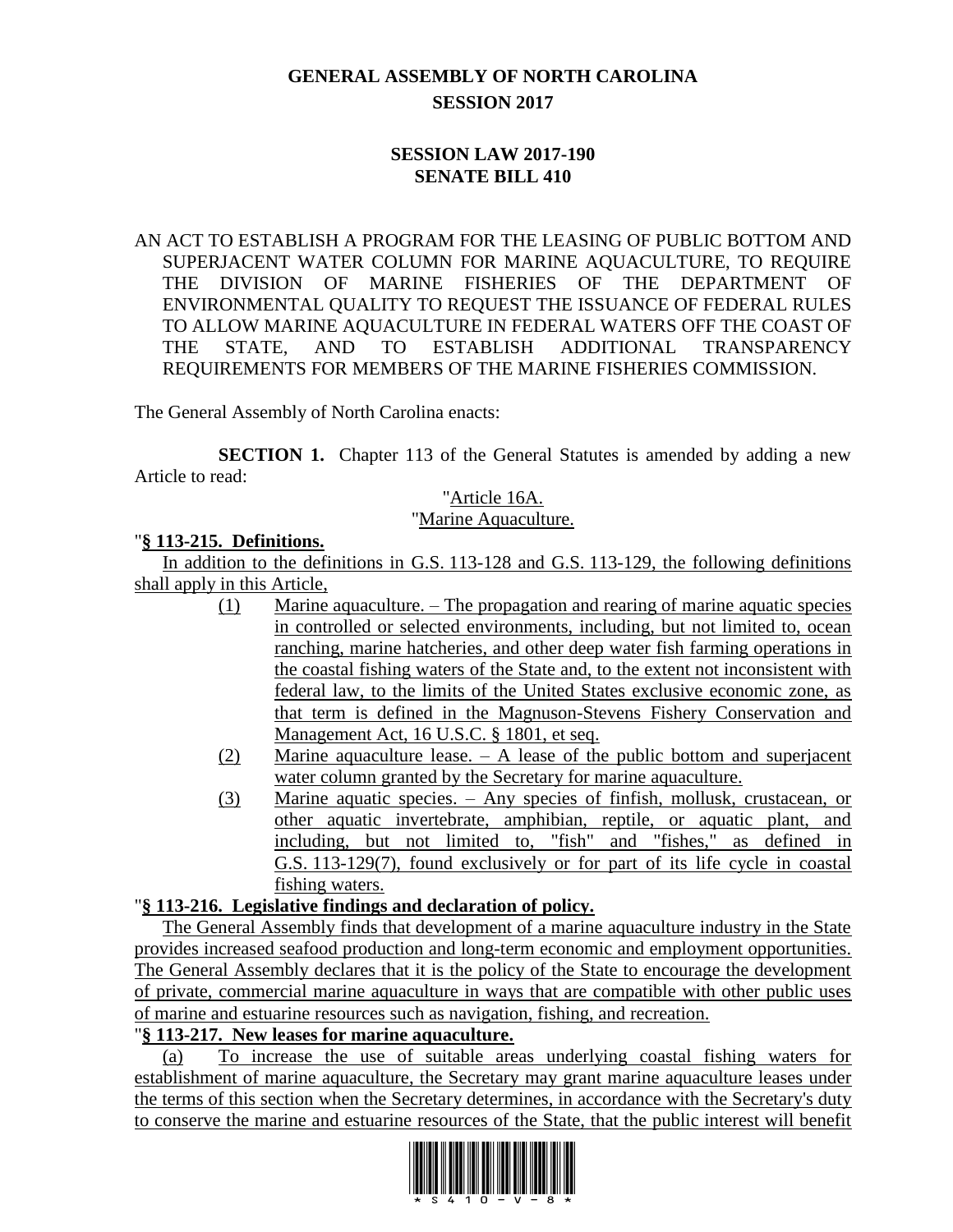from issuance of the lease. Suitable areas for marine aquaculture shall meet the following minimum standards:

- (1) The area leased must not contain a natural commercially significant shellfish bed.
- (2) The marine aquaculture operation in the leased area will not unreasonably interfere with lawful utilization by the public of other marine and estuarine resources. Other public uses which may be considered include, but are not limited to, navigation, fishing, and recreation.
- (3) The operation of a marine aquaculture operation in the leased area will not unreasonably interfere upon the rights of riparian owners.
- (4) The area leased must not include an area designated for inclusion in the Department's Shellfish Management Program.
- (5) The area leased must not include an area that the State Health Director has recommended be closed to shellfish harvest by reason of pollution.
- (6) The marine aquaculture operation would not unreasonably interfere with public access and use of waters of the State, taking into account the potential economic impact of the operation.
- (7) Aquaculture use of the leased area must not significantly impair navigation.
- (8) The leased area must not be within a navigation channel marked or maintained by a State or federal agency.
- (9) The leased area must not be within an area traditionally used and available for significant levels of fishing or hunting activities incompatible with the activities proposed by the leaseholder, such as trawling or seining.
- (10) Aquaculture use of the leased area must not significantly interfere with the exercise of riparian rights by adjacent property owners, including access to navigation channels from piers or other means of access.

(b) The Secretary may delete any part of an area proposed for lease or may condition a lease to protect the public interest with respect to the factors enumerated in subsection (a) of this section. The Secretary shall enter into memoranda of agreement with the United States Army Corps of Engineers or any other appropriate State or federal regulatory agencies to provide for appropriate standards and markings for marine aquaculture structures to avoid impairment of navigation.

(c) No person, including a corporate entity or single family unit, may acquire and hold by lease, lease renewal, or purchase more than 1,500 acres under marine aquaculture leases. No individual lease may exceed 100 acres. For purposes of this subsection, the number of acres of leases held by a person includes acres held by a corporation in which the person holds an interest.

(d) Any person desiring to apply for a lease must make written application to the Secretary on forms prepared by the Department containing such information as deemed necessary to determine the desirability of granting or not granting the lease requested. Except in the case of renewal leases, the application must be accompanied by a map or diagram made at the expense of the applicant, showing the area proposed to be leased.

(e) The map or diagram must conform to standards prescribed by the Secretary concerning accuracy of map or diagram and the amount of detail that must be shown. If, on the basis of the application information and map or diagram, the Secretary deems that granting the lease would benefit the marine aquaculture industry of North Carolina, the Secretary must order an investigation of the area proposed to be leased. The investigation is to be made by the Secretary or the Secretary's authorized agent to determine whether the area proposed to be leased is consistent with the standards in subsection (a) of this section. In the event the Secretary finds the application inconsistent with the applicable standards, the Secretary shall deny the application or propose that a conditional lease be issued that is consistent with the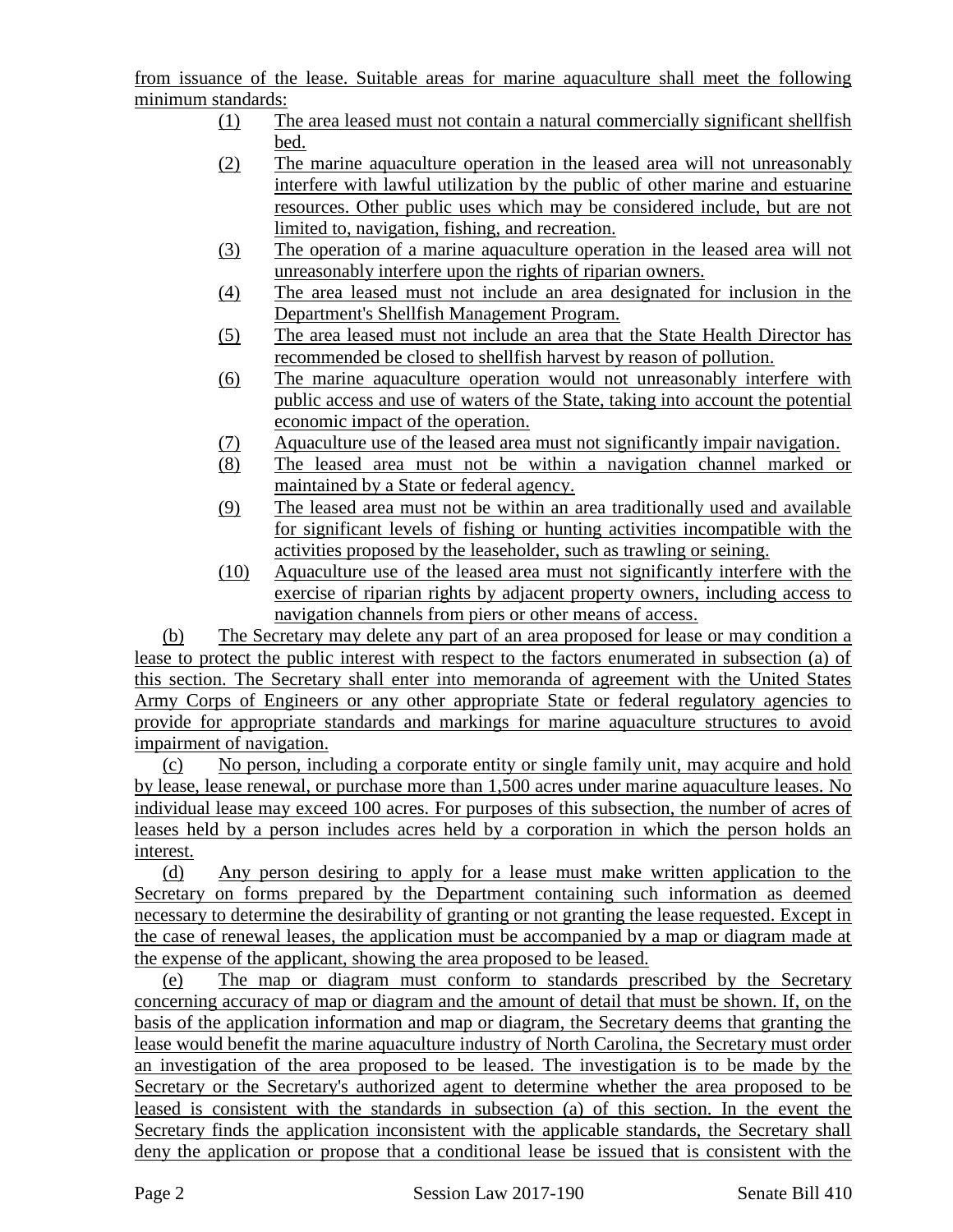applicable standards. In the event the Secretary authorizes amendment of the application, the applicant must furnish a new map or diagram meeting requisite standards showing the area proposed to be leased under the amended application. At the time of making an application for an initial lease, the applicant must pay a filing fee of two hundred dollars (\$200.00).

(f) The area proposed to be leased must be as compact as possible, taking into consideration the shape of the body of water, the consistency of the bottom, and the desirability of separating the boundaries of a leasehold by a sufficient distance from any other marine aquaculture operations or shellfish leases.

(g) Within 60 days after receipt of an application that complies with subsection (e) of this section, the Secretary shall notify the applicant of the intended action on the lease application. If the intended action is approval of the application as submitted, or approval with a modification to which the applicant agrees, the Secretary shall conduct a public hearing in the county where the proposed leasehold lies. The Secretary must publish at least two notices of the intention to lease in a newspaper of general circulation in the county in which the proposed leasehold lies. The first publication must precede the public hearing by more than 20 days; the second publication must follow the first by seven to 11 days. The notice of intention to lease must contain a description of the area of the proposed leasehold sufficient to establish its boundaries with reasonable ease and certainty and must also contain the date, hour, and place of the hearing.

(h) After consideration of the public comment received and any additional investigations the Secretary orders to evaluate the comments, the Secretary shall notify the applicant in person or by certified or registered mail of the decision on the lease application. The Secretary shall also notify persons who submitted comments at the public hearing and requested notice of the lease decision. An applicant who is dissatisfied with the Secretary's decision or another person aggrieved by the decision may commence a contested case by filing a petition under G.S. 150B-23 within 20 days after receiving notice of the Secretary's decision. In the event the Secretary's decision is a modification to which the applicant agrees, the lease applicant must furnish an amended map or diagram before the lease can be issued by the Secretary.

(i) After a lease application is approved by the Secretary, the applicant shall submit to the Secretary information sufficient to define the bounds of the area approved for leasing with markers in accordance with the rules of the Commission. The information shall conform to standards prescribed by the Secretary concerning accuracy of survey and the amount of detail to be shown. When information is submitted, the boundaries are marked and all fees and rents due in advance are paid, the Secretary shall execute the lease on forms approved by the Attorney General. The Secretary is authorized, with the approval of the lessee, to amend an existing lease by reducing the area under lease or by combining contiguous leases without increasing the total area leased.

(j) Initial leases begin upon the issuance of the lease by the Secretary and expire at noon on the first day of July following the twentieth anniversary of the granting of the lease. Renewal leases are issued for a period of 20 years from the time of expiration of the previous lease. At the time of making application for renewal of a lease, the applicant must pay a filing fee of one hundred dollars (\$100.00). The rental for initial leases and renewed leases is two hundred ten dollars (\$210.00) per acre, per year. Rental must be paid annually in advance prior to the first day of April each year. Upon initial granting of a lease, the pro rata amount for the portion of the year left until the first day of July must be paid in advance at the rate of two hundred ten dollars (\$210.00) per acre, per year; then, on or before the first day of April next, the lessee must pay the rental for the next full year.

(k) Except as otherwise restricted by this Article, leaseholds granted under this section are to be treated as if they were real property and are subject to all laws relating to taxation, sale, devise, inheritance, gift, seizure and sale under execution or other legal process, and the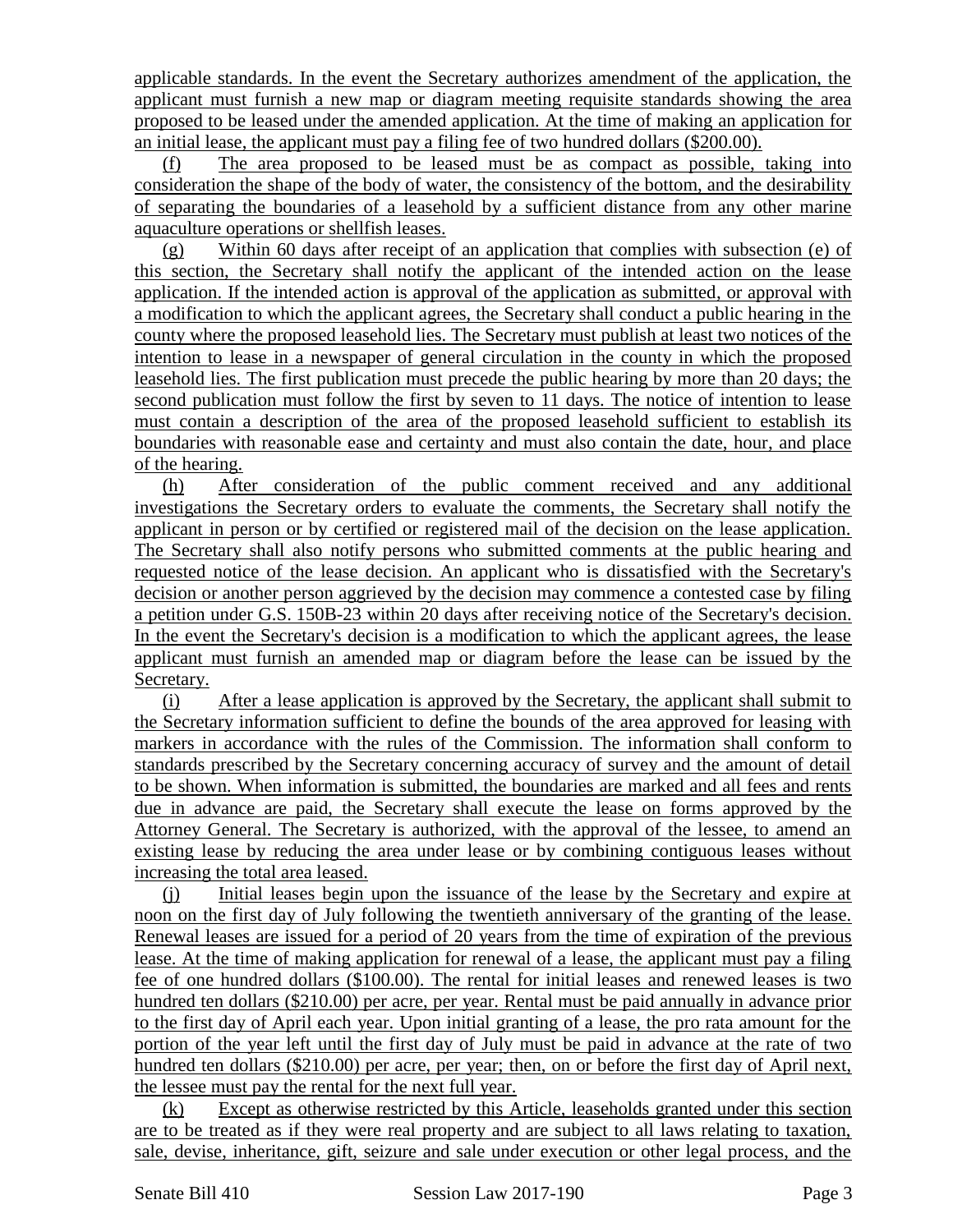like. Leases properly acknowledged and probated are eligible for recordation in the same manner as instruments conveying an estate in real property. Within 30 days after transfer of beneficial ownership of all or any portion of or interest in a leasehold to another, the new owner must notify the Secretary of such fact. Such transfer is not valid until notice is furnished to the Secretary.

(*l*) Upon receipt of notice by the Secretary of any of the following occurrences, the Secretary must commence action to terminate the leasehold:

- (1) Failure to pay the annual rent in advance.
- (2) Failure to file information required by the Secretary upon annual remittance of rental or filing false information on the form required to accompany the annual remittance of rental.
- (3) Failure by new owner to report a transfer of beneficial ownership of all, or any portion of, or interest in the leasehold.
- (4) Failure to mark the boundaries in the leasehold and to keep them marked as required in the rules of the Marine Fisheries Commission.
- (5) Failure to utilize the leasehold on a continuing basis for marine aquaculture purposes, except if marine aquaculture activities under the lease are suspended as a part of a disease or biosecurity plan.

(m) In the event the leaseholder takes steps within 30 days to remedy the situation upon which the notice of intention to terminate was based, and the Secretary is satisfied that continuation of the lease is in the best interests of the shellfish culture of the State, the Secretary may discontinue termination procedures. Where there is no discontinuance of termination procedures, the leaseholder may initiate a contested case by filing a petition under G.S. 150B-23 within 30 days of receipt of notice of intention to terminate. Where the leaseholder does not initiate a contested case, or the final decision upholds termination, the Secretary must send a final letter of termination to the leaseholder. The final letter of termination may not be mailed sooner than 30 days after receipt by the leaseholder of the Secretary's notice of intention to terminate, or of the final agency decision, as appropriate. The lease is terminated effective at midnight on the day the final notice of termination is served on the leaseholder. The final notice of termination may not be issued pending hearing of a contested case initiated by the leaseholder.

Service of any notice required in this subsection may be accomplished by certified mail, return receipt requested; personal service by any law enforcement officer; or upon the failure of these two methods, publication. Service by publication shall be accomplished by publishing such notices in a newspaper of general circulation within the county where the lease is located for at least once a week for three successive weeks and by posting the notices on the Commission's Web site. The format for notice by publication shall be approved by the Attorney General.

(n) Upon final termination of any leasehold, the leased area in question is thrown open to the public for use in accordance with laws and rules governing use of public grounds generally. Within 30 days of final termination of the leasehold, the former leaseholder shall remove all abandoned markers denominating the area of the leasehold. The State may, after 10 days' notice to the owner of the abandoned markers thereof, remove the abandoned structure and have the area cleaned up. The cost of such removal and cleanup shall be payable by the owner of the abandoned markers and the State may bring suit to recover the costs thereof.

(o) Every year between January 1 and February 15, the Secretary must mail to all leaseholders a notice of the annual rental due and include forms designed by the Secretary for determining the amount of harvest gathered. Such forms may contain other pertinent questions relating to the utilization of the leasehold in the best interests of the aquaculture industry of the State and must be executed and returned by the leaseholder with the payment of the leaseholder's rental. Any leaseholder or the leaseholder's agent executing such forms for the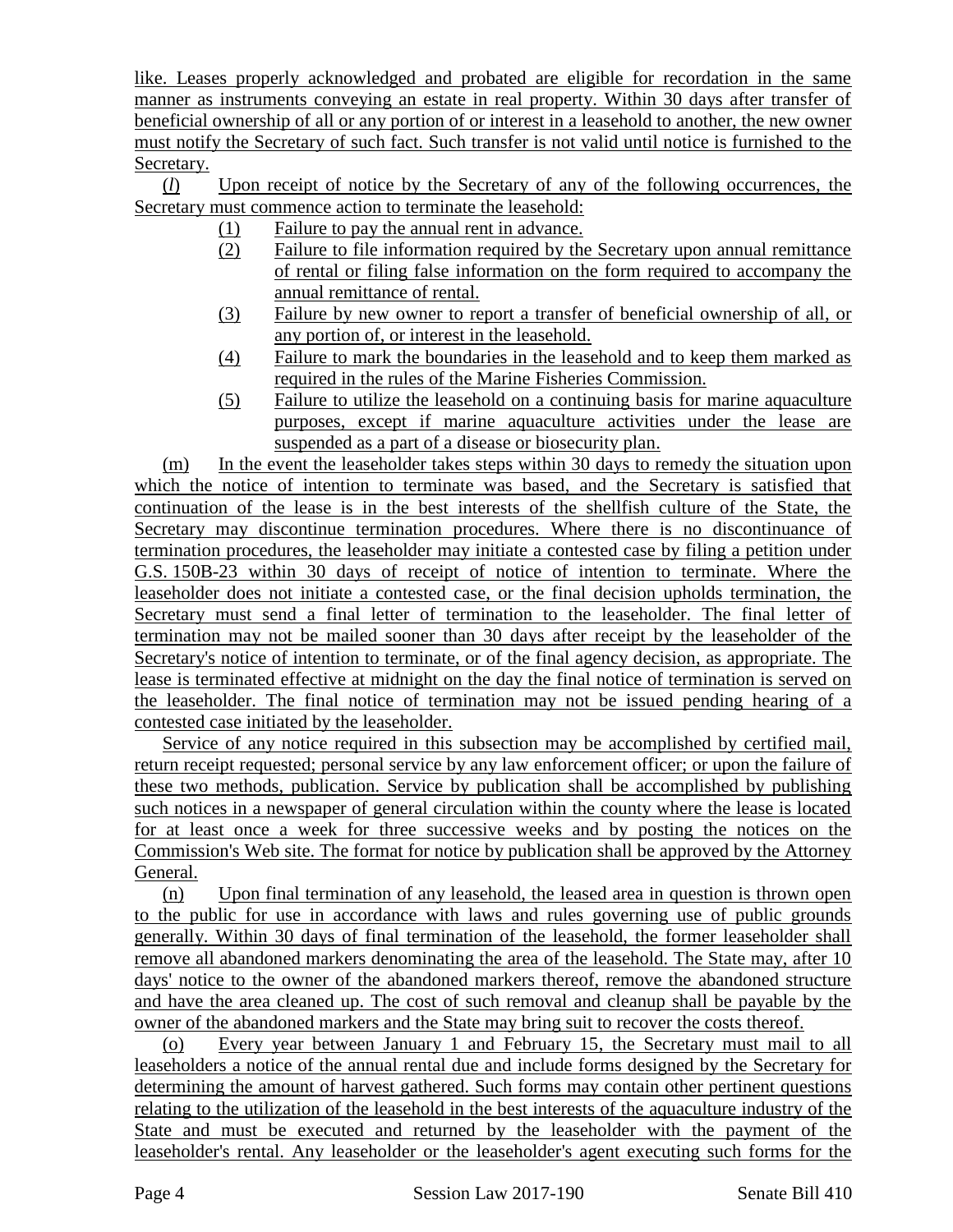leaseholder who knowingly makes a false statement on such forms is guilty of a Class 1 misdemeanor.

### "**§ 113-218. Protection of private marine aquaculture rights.**

It is unlawful for any person, other than the holder of a lease issued under this Article, to take or attempt to take marine species being produced under the license and associated lease from any privately leased, franchised, or deeded marine aquaculture operation without written authorization of the holder and with actual knowledge it is a marine aquaculture leased area. Actual knowledge will be presumed when the marine species are taken or attempted to be taken under the following circumstances:

- (1) From within the confines of posted boundaries of the area as identified by signs, whether the whole or any part of the area is posted; or
- (2) When the area has been regularly posted and identified and the person knew the area to be the subject of private marine aquaculture rights.

A violation of this subsection shall constitute a Class A1 misdemeanor, which may include a fine of not more than five thousand dollars (\$5,000). The written authorization shall include the lease number or deed reference, name and address of authorized person, date of issuance, and date of expiration, and it must be signed by the holder of the marine aquaculture rights. Identification signs shall include the lease number or deed reference and the name of the holder."

**SECTION 2.** The Division of Marine Fisheries of the Department of Environmental Quality shall do the following:

- (1) Request that the Mid-Atlantic and South Atlantic Fishery Management Councils develop a Fishery Management Plan for regulating offshore aquaculture in federal waters offshore from the North Carolina coast.
- (2) Petition the National Oceanic and Atmospheric Administration to initiate rule-making proceedings to implement a comprehensive regulatory program for managing the development of an environmentally sound and economically sustainable aquaculture fishery in federal waters offshore from the North Carolina coast.

The Division shall provide an interim report to the Joint Legislative Oversight Committee on Agriculture and Natural and Economic Resources no later than February 1, 2018, regarding their progress in implementing this section and a final report on or before May 1, 2018, that includes the request and petition required by this section.

**SECTION 3.** G.S. 143B-289.54 is amended by adding a new subsection to read:

"(m) Transparency. – The Commission shall establish official e-mail accounts for all Commission members. These e-mail accounts shall be used for all electronic communications related to the work of the Commission and those communications shall be considered public records under Chapter 132 of the General Statutes. Other than routine communication sent from Division staff to all Commission members, electronic communications among a majority of the Commission shall be an "official meeting" as defined in Article 33C of Chapter 143 of the General Statutes. Failure to comply with this subsection shall be subject to investigation by the State Ethics Commission as unethical conduct and removal under subsection (h) of this section as misfeasance. Nothing in this subsection is intended to limit or eliminate any privilege existing at common law or under statute."

**SECTION 3.1.(a)** Definitions. – "Importation of Marine and Estuarine Organisms Rule" means 15A NCAC 03I .0104 (Introduce, Transfer or Hold Imported Marine and Estuarine Organisms) for purposes of this section and its implementation.

**SECTION 3.1.(b)** Importation of Marine and Estuarine Organisms Rule. – Until the effective date of the revised permanent rule that the Marine Fisheries Commission is required to adopt pursuant to subsection (d) of this section, the Commission and the Division of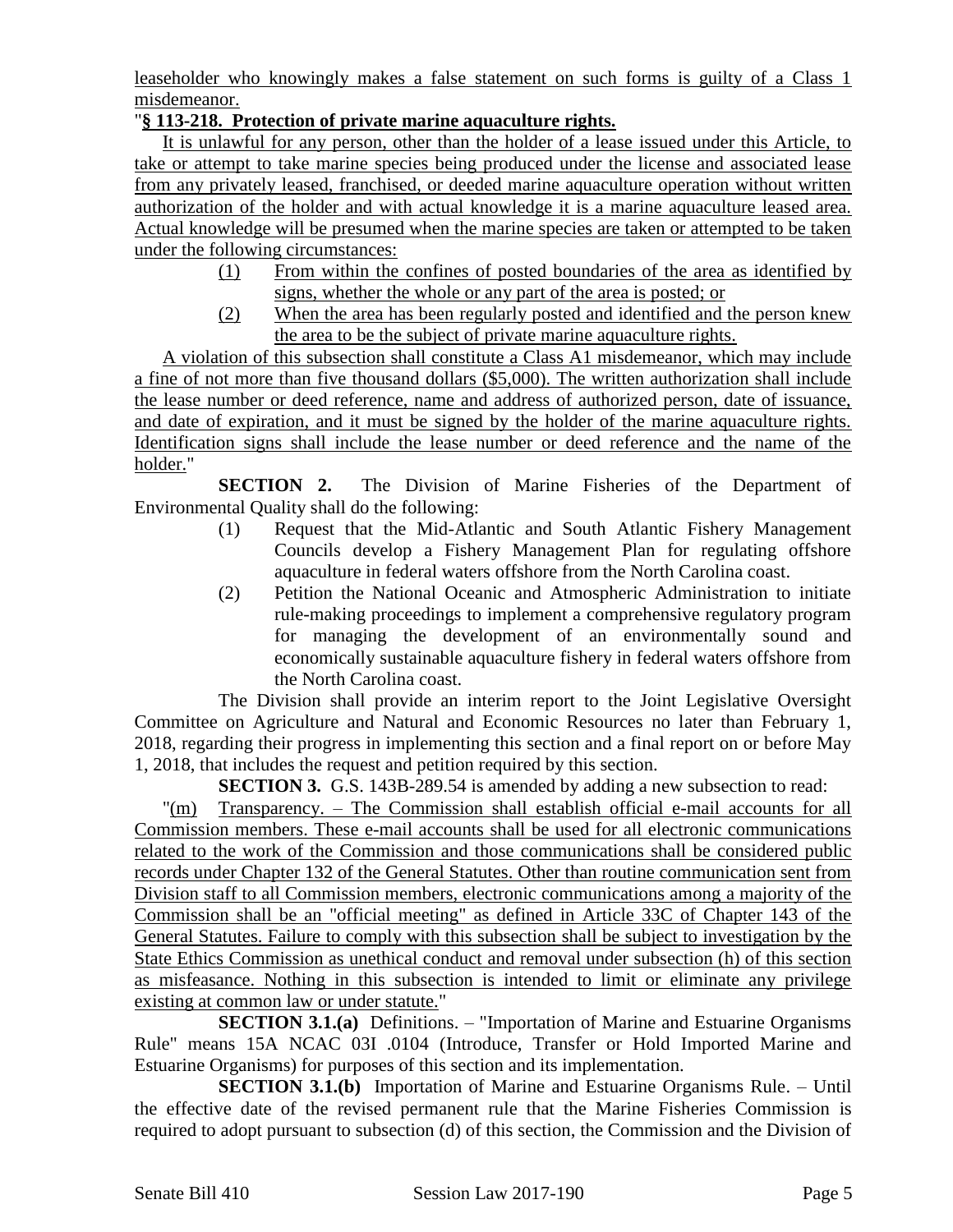Marine Fisheries of the Department of Environmental Quality shall implement the Importation of Marine and Estuarine Organisms Rule, as provided in subsection (c) of this section.

**SECTION 3.1.(c)** Implementation. – Use of American eels imported from Virginia or South Carolina in an aquaculture operation is exempt from the permitting requirements of the Importation of Marine and Estuarine Organisms Rule.

**SECTION 3.1.(d)** Additional Rule-Making Authority. – The Commission shall adopt a rule to amend the Importation of Marine and Estuarine Organisms Rule consistent with subsection (c) of this section. Notwithstanding G.S. 150B-19(4), the rule adopted by the Commission, pursuant to this section, shall be substantively identical to the provisions of subsection (c) of this section. Rules adopted pursuant to this section are not subject to Part 3 of Article 2A of Chapter 150B of the General Statutes. Rules adopted pursuant to this section shall become effective as provided in G.S. 150B-21.3(b1) as though 10 or more written objections had been received as provided by G.S. 150B-21.3(b2).

**SECTION 3.1.(e)** Sunset. – This section expires when permanent rules adopted as required by subsection (d) of this section become effective.

#### **STATE PARTICIPATION IN SITING OF ATLANTIC INTRACOASTAL WATERWAY DREDGED MATERIAL DISPOSAL EASEMENTS**

**SECTION 3.2.(a)** The Division of Water Resources of the Department of Environmental Quality and the State Property Office are authorized to negotiate with appropriate agencies of the federal government an agreement for the State to assume responsibility for acquiring dredged material easement sites appropriate for maintenance dredging of the Atlantic Intracoastal Waterway between the border with the state of South Carolina and the border with the Commonwealth of Virginia in exchange for the reduction in size and possible change in location of dredged material disposal easement sites currently held by the federal government. The agreement shall provide for the federal government to relinquish certain dredged material disposal easements that are excess to maintenance project needs in exchange for the acquisition and furnishing to the federal government other easements that are sited and permitted by the Division of Coastal Management and acquired by the State Property Office under its powers of condemnation or otherwise using such funds as may be appropriated by the General Assembly from the Shallow Draft Navigation Channel Dredging and Aquatic Weed Fund established under Part 8B of Article 21 of Chapter 143 of the General Statutes for that purpose.

**SECTION 3.2.(b)** G.S. 143-215.73F(b) is amended by adding a new subdivision to read:

> "(4) To provide funding for siting and acquisition of dredged disposal easement sites associated with the maintenance of the Atlantic Intracoastal Waterway between the border with the state of South Carolina and the border with the Commonwealth of Virginia, under a Memorandum of Agreement between the State and the federal government."